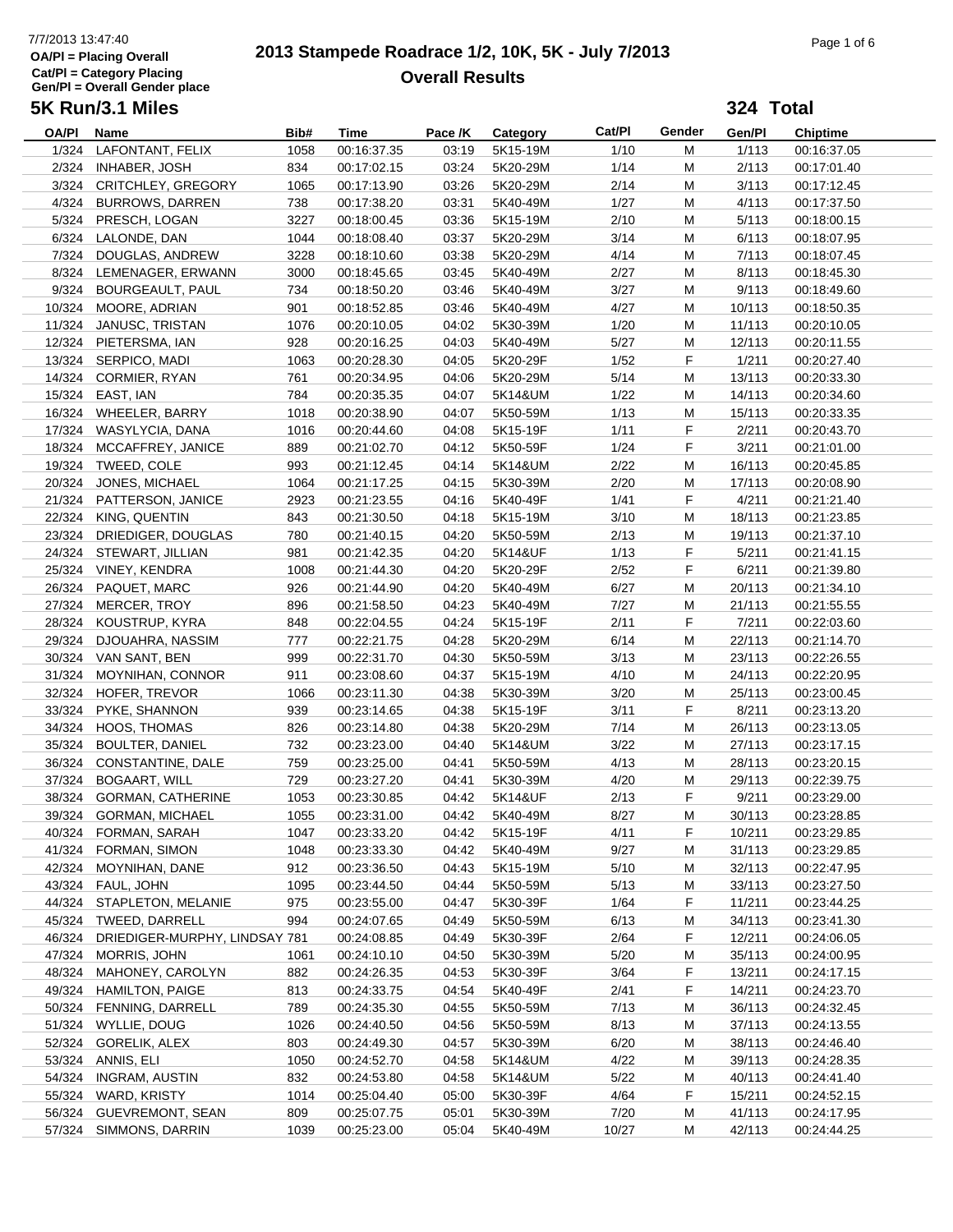## 7/7/2013 13:47:40<br> **2013 Stampede Roadrace 1/2, 10K, 5K - July 7/2013** Page 2 of 6 **Overall Results**

**324 Total**

| OA/PI  | Name                        | Bib# | Time        | Pace /K | Category | Cat/PI | Gender | Gen/Pl | <b>Chiptime</b> |
|--------|-----------------------------|------|-------------|---------|----------|--------|--------|--------|-----------------|
| 58/324 | GUEVREMONT, SYDNEY          | 810  | 00:25:28.15 | 05:05   | 5K20-29F | 3/52   | F      | 16/211 | 00:24:38.00     |
|        | 59/324 FERGUSON, ROXANNE    | 790  | 00:25:29.50 | 05:05   | 5K20-29F | 4/52   | F      | 17/211 | 00:24:39.75     |
|        | 60/324 MERCER, SARAH        | 895  | 00:25:38.35 | 05:07   | 5K14&UF  | 3/13   | F      | 18/211 | 00:25:35.40     |
|        | 61/324 MACPHEE, DAN         | 880  | 00:25:39.35 | 05:07   | 5K40-49M | 11/27  | M      | 43/113 | 00:24:41.45     |
|        | 62/324 REMINGTON, SYDNEY    | 947  | 00:25:41.40 | 05:08   | 5K14&UF  | 4/13   | F      | 19/211 | 00:25:40.50     |
|        | 63/324 REMINGTON, DYLAN     | 945  | 00:25:41.40 | 05:08   | 5K14&UM  | 6/22   | M      | 44/113 | 00:25:40.80     |
|        | 64/324 SOUTHAM, CYNTHIA     | 973  | 00:25:47.00 | 05:09   | 5K30-39F | 5/64   | F      | 20/211 | 00:25:11.20     |
|        | 65/324 HUNTER, KARIN        | 829  | 00:25:48.95 | 05:09   | 5K30-39F | 6/64   | F      | 21/211 | 00:25:13.25     |
|        | 66/324 NISHIZEKI, PEGGY     | 918  | 00:25:48.95 | 05:09   | 5K40-49F | 3/41   | F      | 22/211 | 00:25:46.35     |
|        | 67/324 MACDONALD, COLIN     | 873  | 00:25:50.45 | 05:10   | 5K60-69M | 1/5    | М      | 45/113 | 00:25:46.10     |
|        | 68/324 STOY, JEFFREY        | 983  | 00:26:17.75 | 05:15   | 5K30-39M | 8/20   | M      | 46/113 | 00:25:55.30     |
|        | 69/324 LEAMY, DEVIN         | 857  | 00:26:25.50 | 05:17   | 5K14&UM  | 7/22   | M      | 47/113 | 00:26:06.50     |
|        | 70/324 CHICILO, SHAWNA      | 750  | 00:26:29.35 | 05:17   | 5K30-39F | 7/64   | F      | 23/211 | 00:25:54.10     |
|        | 71/324 MCDONALD, SEAN       | 891  | 00:26:33.40 | 05:18   | 5K20-29M | 8/14   | M      | 48/113 | 00:25:38.20     |
|        | 72/324 DEWIT, JENNIFER      | 776  | 00:26:34.15 | 05:18   | 5K30-39F | 8/64   | F      | 24/211 | 00:25:38.15     |
|        | 73/324 STYCZEN, MIKE        | 1062 | 00:26:34.95 | 05:18   | 5K40-49M | 12/27  | M      | 49/113 | 00:26:23.95     |
|        | 74/324 ST-HILAIRE, FRANCOIS | 974  | 00:26:36.25 | 05:19   | 5K30-39M | 9/20   | М      | 50/113 | 00:25:58.70     |
|        | 75/324 RICCIARDI, VANESSA   | 948  | 00:26:39.00 | 05:19   | 5K30-39F | 9/64   | F      | 25/211 | 00:26:27.70     |
|        | 76/324 ROBINSON, MEGAN      | 951  | 00:26:41.35 | 05:20   | 5K20-29F | 5/52   | F      | 26/211 | 00:25:46.00     |
|        | 77/324 SINGLETON, REILLY    | 970  | 00:26:41.90 | 05:20   | 5K14&UM  | 8/22   | M      | 51/113 | 00:25:54.65     |
|        | 78/324 MORRISON, LIAM       | 1038 | 00:26:52.35 | 05:22   | 5K14&UM  | 9/22   | M      | 52/113 | 00:26:04.05     |
|        | 79/324 VAN SANT, LEAH       | 1002 | 00:26:53.30 | 05:22   | 5K20-29F | 6/52   | F      | 27/211 | 00:26:36.05     |
|        | 80/324 GILL, RANI           | 800  | 00:26:55.25 | 05:23   | 5K40-49F | 4/41   | F      | 28/211 | 00:26:50.20     |
|        | 81/324 WALKER, TENNILLE     | 1010 | 00:26:56.70 | 05:23   | 5K20-29F | 7/52   | F      | 29/211 | 00:26:48.45     |
|        | 82/324 LEMIRE, JENNIFER     | 861  | 00:26:58.20 | 05:23   | 5K40-49F | 5/41   | F      | 30/211 | 00:26:25.30     |
|        | 83/324 BETHELL, ANNETTE     | 723  | 00:27:04.30 | 05:24   | 5K30-39F | 10/64  | F      | 31/211 | 00:26:43.35     |
|        | 84/324 GRANT, DAN           | 1034 | 00:27:09.45 | 05:25   | 5K40-49M | 13/27  | M      | 53/113 | 00:26:55.80     |
|        | 85/324 BOUCHARD, M.C.       | 1051 | 00:27:17.35 | 05:27   | 5K40-49F | 6/41   | F      | 32/211 | 00:26:52.70     |
|        | 86/324 PARKER, ALICIA       | 3229 | 00:27:18.50 | 05:27   | 5K20-29F | 8/52   | F      | 33/211 | 00:26:50.80     |
|        | 87/324 SMITH, ADAM          | 972  | 00:27:20.15 | 05:28   | 5K30-39M | 10/20  | M      | 54/113 | 00:26:35.65     |
|        | 88/324 ZADAN, NICK          | 1030 | 00:27:20.70 | 05:28   | 5K70+M   | 1/2    | M      | 55/113 | 00:27:18.25     |
|        | 89/324 CANNON, VANESSA      | 742  | 00:27:25.55 | 05:29   | 5K20-29F | 9/52   | F      | 34/211 | 00:27:15.60     |
|        | 90/324 BROWN, GREG          | 736  | 00:27:29.40 | 05:29   | 5K40-49M | 14/27  | М      | 56/113 | 00:27:10.45     |
|        | 91/324 REABURN, TARA        | 940  | 00:27:33.95 | 05:30   | 5K40-49F | 7/41   | F      | 35/211 | 00:27:25.45     |
|        | 92/324 ST JOHN, MEREDITH    | 1931 | 00:27:39.45 | 05:31   | 5K20-29F | 10/52  | F      | 36/211 | 00:27:32.75     |
|        | 93/324 VICKERY, ALLISON     | 1004 | 00:27:41.20 | 05:32   | 5K20-29F | 11/52  | F      | 37/211 | 00:27:37.15     |
|        | 94/324 CALLAGHAN, DAVID     | 1086 | 00:27:42.00 | 05:32   | 5K60-69M | 2/5    | M      | 57/113 | 00:27:36.25     |
|        | 95/324 VAN SANT, CHASE      | 1000 | 00:27:46.40 | 05:33   | 5K15-19M | 6/10   | M      | 58/113 | 00:27:28.85     |
|        | 96/324 SKEA, KYLE           | 971  | 00:27:49.50 | 05:33   | 5K20-29M | 9/14   | M      | 59/113 | 00:26:15.75     |
|        | 97/324 NIXON, ALISA         | 919  | 00:27:56.25 | 05:35   | 5K15-19F | 5/11   | F      | 38/211 | 00:27:32.60     |
|        | 98/324 NOTTINGHAM, JAMES    | 1096 | 00:28:01.30 | 05:36   | 5K15-19M | 7/10   | М      | 60/113 | 00:27:10.95     |
|        | 99/324 LONGWORTH, HERB      | 870  | 00:28:01.85 | 05:36   | 5K50-59M | 9/13   | M      | 61/113 | 00:27:20.15     |
|        | 100/324 PONGO, CARMEN       | 934  | 00:28:03.40 | 05:36   | 5K30-39F | 11/64  | F      | 39/211 | 00:27:01.10     |
|        | 101/324 COLGAN, VICKIE      | 1203 | 00:28:05.50 | 05:37   | 5K30-39F | 12/64  | F      | 40/211 | 00:28:05.50     |
|        | 102/324 BIGELOW, LERAE      | 1060 | 00:28:07.85 | 05:37   | 5K20-29F | 12/52  | F      | 41/211 | 00:27:58.15     |
|        | 103/324 FILLO, ANGELA       | 3224 | 00:28:13.25 | 05:38   | 5K20-29F | 13/52  | F      | 42/211 | 00:28:02.80     |
|        | 104/324 DEKEYSER, BOB       | 774  | 00:28:14.50 | 05:38   | 5K60-69M | 3/5    | М      | 62/113 | 00:28:09.85     |
|        | 105/324 KLEMEN, JANNA       | 847  | 00:28:14.80 | 05:38   | 5K30-39F | 13/64  | F      | 43/211 | 00:27:27.75     |
|        | 106/324 LESACK, BRAD        | 862  | 00:28:20.60 | 05:40   | 5K20-29M | 10/14  | М      | 63/113 | 00:28:14.50     |
|        | 107/324 CIRKA, MATTHEW      | 755  | 00:28:21.05 | 05:40   | 5K20-29M | 11/14  | М      | 64/113 | 00:28:14.85     |
|        | 108/324 BOULTER, LEAH       | 733  | 00:28:23.55 | 05:40   | 5K40-49F | 8/41   | F      | 44/211 | 00:28:08.70     |
|        | 109/324 HANSEN, JAY JAY     | 817  | 00:28:23.90 | 05:40   | 5K14&UM  | 10/22  | М      | 65/113 | 00:27:38.55     |
|        | 110/324 NEWMAN, BRANDY      | 917  | 00:28:25.05 | 05:41   | 5K30-39F | 14/64  | F      | 45/211 | 00:28:14.70     |
|        | 111/324 MOYNIHAN, CLAIRE    | 909  | 00:28:27.15 | 05:41   | 5K15-19F | 6/11   | F      | 46/211 | 00:27:34.00     |
|        | 112/324 MOULD, GREG         | 908  | 00:28:28.20 | 05:41   | 5K40-49M | 15/27  | М      | 66/113 | 00:27:55.45     |
|        | 113/324 LEAMY, NADIA        | 858  | 00:28:29.95 | 05:41   | 5K40-49F | 9/41   | F      | 47/211 | 00:28:10.20     |
|        | 114/324 DEERE, MATTHEW      | 773  | 00:28:37.15 | 05:43   | 5K14&UM  | 11/22  | M      | 67/113 | 00:28:21.70     |
|        |                             |      |             |         |          |        |        |        |                 |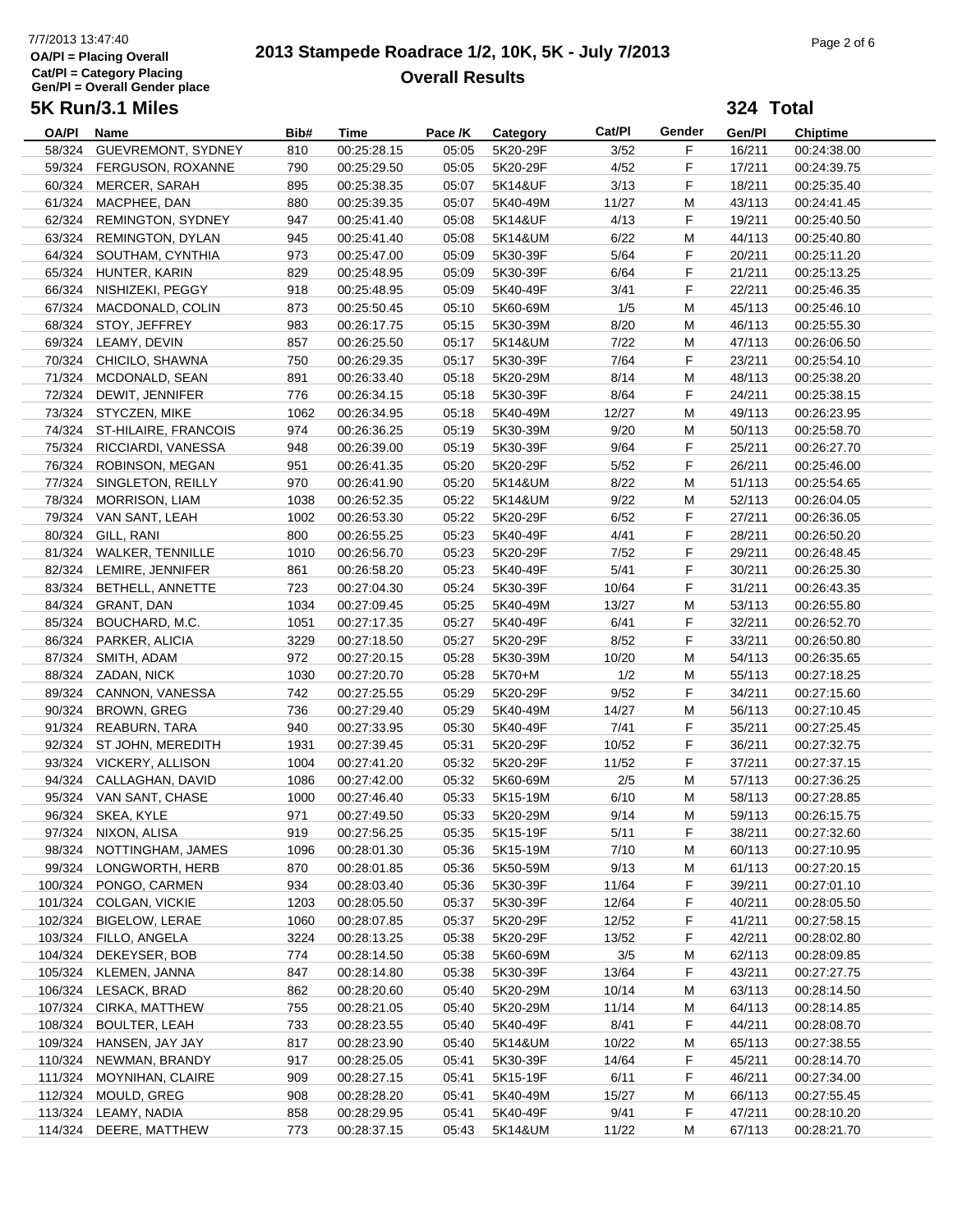## 7/7/2013 13:47:41<br> **2013 Stampede Roadrace 1/2, 10K, 5K - July 7/2013** Page 3 of 6 **Overall Results**

|              | 5K Run/3.1 Miles            |      |             |         |                  |        |        | 324 Total |                 |
|--------------|-----------------------------|------|-------------|---------|------------------|--------|--------|-----------|-----------------|
| <b>OA/PI</b> | Name                        | Bib# | Time        | Pace /K | Category         | Cat/PI | Gender | Gen/Pl    | <b>Chiptime</b> |
| 115/324      | BUNYAN, JAKE                | 1056 | 00:28:40.95 | 05:44   | 5K14&UM          | 12/22  | M      | 68/113    | 00:28:04.30     |
|              | 116/324 DEERE, JEANNETTE    | 772  | 00:28:41.20 | 05:44   | 5K30-39F         | 15/64  | F.     | 48/211    | 00:28:24.75     |
|              | 117/324 KAVANAGH, AMANDA    | 840  | 00:28:41.75 | 05:44   | 5K20-29F         | 14/52  | F      | 49/211    | 00:28:37.50     |
|              | 118/324 ENG, ALLISON        | 785  | 00:28:42.95 | 05:44   | 5K20-29F         | 15/52  | F      | 50/211    | 00:27:16.70     |
|              | 119/324 AGUILLON, LISSETTE  | 710  | 00:28:50.40 | 05:46   | 5K20-29F         | 16/52  | F      | 51/211    | 00:28:40.45     |
|              | 120/324 COONEY, CLAIRE      | 760  | 00:28:53.85 | 05:46   | 5K40-49F         | 10/41  | F      | 52/211    | 00:28:17.20     |
|              | 121/324 ANABO, MAX          | 713  | 00:28:57.00 | 05:47   | 5K40-49M         | 16/27  | M      | 69/113    | 00:27:50.40     |
|              | 122/324 LEITCH, KYLE        | 860  | 00:28:58.85 | 05:47   | 5K15-19M         | 8/10   | M      | 70/113    | 00:28:52.20     |
|              | 123/324 CLARK, JAMIE        | 1081 | 00:29:00.00 | 05:48   | 5K60-69M         | 4/5    | M      | 71/113    | 00:28:38.00     |
|              | 124/324 DEKEYSER, MATTHEW   | 775  | 00:29:04.10 | 05:48   | 5K30-39M         | 11/20  | M      | 72/113    | 00:28:59.10     |
|              | 125/324 YELLIN, MICHELLE    | 1029 | 00:29:06.80 | 05:49   | 5K50-59F         | 2/24   | F      | 53/211    | 00:28:45.90     |
|              | 126/324 ZANEWICH, JESSICA   | 1032 | 00:29:07.85 | 05:49   | 5K20-29F         | 17/52  | F      | 54/211    | 00:28:54.50     |
|              | 127/324 LEWIS, RANDY        | 866  | 00:29:09.85 | 05:49   | 5K30-39M         | 12/20  | M      | 73/113    | 00:28:00.75     |
|              | 128/324 PARKER, RHODORA     | 927  | 00:29:20.85 | 05:52   | 5K30-39F         | 16/64  | F      | 55/211    | 00:28:36.55     |
|              | 129/324 LUCAS, SHEILA       | 1091 | 00:29:33.10 | 05:54   | 5K20-29F         | 18/52  | F      | 56/211    | 00:28:48.35     |
|              | 130/324 ZAGHLOUL, SARAH     | 1031 | 00:29:33.25 | 05:54   | 5K30-39F         | 17/64  | F.     | 57/211    | 00:29:26.60     |
|              | 131/324 PILI, NINI          | 1035 | 00:29:33.90 | 05:54   | 5K40-49F         | 11/41  | F      | 58/211    | 00:29:14.95     |
|              | 132/324 BARKER, COLLIN      | 717  | 00:29:34.15 | 05:54   | 5K14&UM          | 13/22  | M      | 74/113    | 00:28:33.70     |
|              | 133/324 STAPLETON, PATRICIA | 976  | 00:29:36.70 | 05:55   | 5K60-69F         | 1/6    | F      | 59/211    | 00:29:25.15     |
|              | 134/324 ROSS, KATHLEEN      | 1093 | 00:29:37.55 | 05:55   | 5K14&UF          | 5/13   | F      | 60/211    | 00:28:45.90     |
| 135/324      | ROSS, BRADY                 | 1092 | 00:29:39.20 | 05:55   | 5K50-59M         | 10/13  | M      | 75/113    | 00:28:47.25     |
|              | 136/324 VIG, CHANDRA        | 1006 | 00:29:41.30 | 05:56   | 5K30-39F         | 18/64  | F      | 61/211    | 00:29:26.25     |
|              | 137/324 BALIC, SANDRA       | 716  | 00:29:42.70 | 05:56   | 5K30-39F         | 19/64  | F      | 62/211    | 00:29:31.15     |
|              | 138/324 REDEKOP, COLIN      | 941  | 00:29:43.05 | 05:56   | 5K40-49M         | 17/27  | M      | 76/113    | 00:28:58.05     |
| 139/324      | ROSS, ETHAN                 | 952  | 00:29:45.75 | 05:57   | 5K14&UM          | 14/22  | M      | 77/113    | 00:29:26.25     |
|              | 140/324 ROSS, TERRY         | 953  | 00:29:46.50 | 05:57   | 5K40-49F         | 12/41  | F      | 63/211    | 00:29:27.15     |
|              | 141/324 GARNER, AMANDA      | 797  | 00:29:48.35 | 05:57   | 5K20-29F         | 19/52  | F      | 64/211    | 00:29:21.45     |
|              | 142/324 SCHMIDT, MADISON    | 961  | 00:29:51.65 | 05:58   | 5K15-19F         | 7/11   | F      | 65/211    | 00:28:55.15     |
|              | 143/324 CHISHOLM, JESSIE    | 811  | 00:29:56.70 | 05:59   | 5K20-29F         | 20/52  | F      | 66/211    | 00:29:34.05     |
|              | 144/324 THIESSEN, LEO       | 988  | 00:29:59.30 | 05:59   | 5K14&UM          | 15/22  | M      | 78/113    | 00:29:12.00     |
|              | 145/324 BEST, KATIE         | 722  | 00:30:02.35 | 06:00   | 5K30-39F         | 20/64  | F      | 67/211    | 00:28:53.55     |
|              | 146/324 EAST, IRIS          | 1059 | 00:30:03.25 | 06:00   | 5K14&UF          | 6/13   | F      | 68/211    | 00:30:01.85     |
|              | 147/324 THOMPSON, AMANDA    | 989  | 00:30:04.75 | 06:00   | 5K30-39F         | 21/64  | F      | 69/211    | 00:29:07.90     |
|              | 148/324 KEEN, KEVIN         | 841  | 00:30:05.45 | 06:01   | 5K40-49M         | 18/27  | м      | 79/113    | 00:29:07.30     |
|              | 149/324 THOMPSON, J         | 990  | 00:30:07.45 | 06:01   | 5K30-39M         | 13/20  | M      | 80/113    | 00:29:09.90     |
|              | 150/324 FRANDSEN, NICOLE    | 792  | 00:30:09.50 | 06:01   | 5K30-39F         | 22/64  | F      | 70/211    | 00:29:50.75     |
|              | 151/324 VAN SANT, JANE      | 1001 | 00:30:12.75 | 06:02   | 5K50-59F         | 3/24   | F.     | 71/211    | 00:28:49.35     |
|              | 152/324 ALDRIDGE, COLTON    | 711  | 00:30:15.80 |         | 06:03    5K14&UM | 16/22  | M      | 81/113    | 00:29:11.65     |
|              | 153/324 KOZOWYK, KATE       | 849  | 00:30:28.25 | 06:05   | 5K20-29F         | 21/52  | F      | 72/211    | 00:29:18.20     |
| 154/324      | MOYNIHAN, COLLEEN           | 910  | 00:30:30.40 | 06:06   | 5K40-49F         | 13/41  | F      | 73/211    | 00:29:34.10     |
| 155/324      | JOHNSON, JEFFREY            | 838  | 00:30:37.05 | 06:07   | 5K30-39M         | 14/20  | M      | 82/113    | 00:29:09.55     |
| 156/324      | <b>BEAUMONT, KEN</b>        | 721  | 00:30:41.70 | 06:08   | 5K40-49M         | 19/27  | M      | 83/113    | 00:29:42.25     |
| 157/324      | KING, SANDRA                | 844  | 00:30:42.15 | 06:08   | 5K60-69F         | 2/6    | F.     | 74/211    | 00:30:34.15     |
|              | 158/324 DYCK, NICOLE        | 783  | 00:30:47.85 | 06:09   | 5K15-19F         | 8/11   | F.     | 75/211    | 00:29:42.20     |
|              | 159/324 CONNOLLY, KIM       | 758  | 00:30:51.75 | 06:10   | 5K30-39F         | 23/64  | F.     | 76/211    | 00:30:11.65     |
|              | 160/324 WARREN, MATT        | 1015 | 00:30:52.00 | 06:10   | 5K30-39M         | 15/20  | M      | 84/113    | 00:29:56.00     |
|              | 161/324 NIXON, PAIGE        | 920  | 00:30:54.50 | 06:10   | 5K15-19F         | 9/11   | F      | 77/211    | 00:30:31.60     |
|              | 162/324 FULLER, ELIZABETH   | 794  | 00:30:57.75 | 06:11   | 5K20-29F         | 22/52  | F      | 78/211    | 00:29:54.95     |
|              | 163/324 LASSITER, ERIN      | 853  | 00:31:06.75 | 06:13   | 5K40-49F         | 14/41  | F      | 79/211    | 00:30:27.30     |
|              | 164/324 IRONSIDE, CHARMAINE | 1388 | 00:31:07.25 | 06:13   | 5K20-29F         | 23/52  | F      | 80/211    | 00:29:49.40     |
|              | 165/324 SHLAH, ZAID         | 968  | 00:31:12.45 | 06:14   | 5K40-49M         | 20/27  | M      | 85/113    | 00:29:53.45     |
|              | 166/324 STEVENS, SARAH      | 980  | 00:31:13.55 | 06:14   | 5K30-39F         | 24/64  | F.     | 81/211    | 00:30:03.20     |
| 167/324      | ENGLISH, ALISSA             | 786  | 00:31:19.60 | 06:15   | 5K30-39F         | 25/64  | F      | 82/211    | 00:31:01.20     |
|              | 168/324 SHEPHERD, ELIZABETH | 965  | 00:31:19.65 | 06:15   | 5K50-59F         | 4/24   | F      | 83/211    | 00:30:53.70     |
|              | 169/324 SINGLETON, JUNE     | 969  | 00:31:20.55 | 06:16   | 5K40-49F         | 15/41  | F      | 84/211    | 00:30:32.00     |
| 170/324      | MORRILL, SARAH              | 903  | 00:31:23.40 | 06:16   | 5K20-29F         | 24/52  | F      | 85/211    | 00:31:04.55     |
| 171/324      | METCALF, LYNN               | 897  | 00:31:30.65 | 06:18   | 5K50-59F         | 5/24   | F      | 86/211    | 00:30:47.90     |
|              |                             |      |             |         |                  |        |        |           |                 |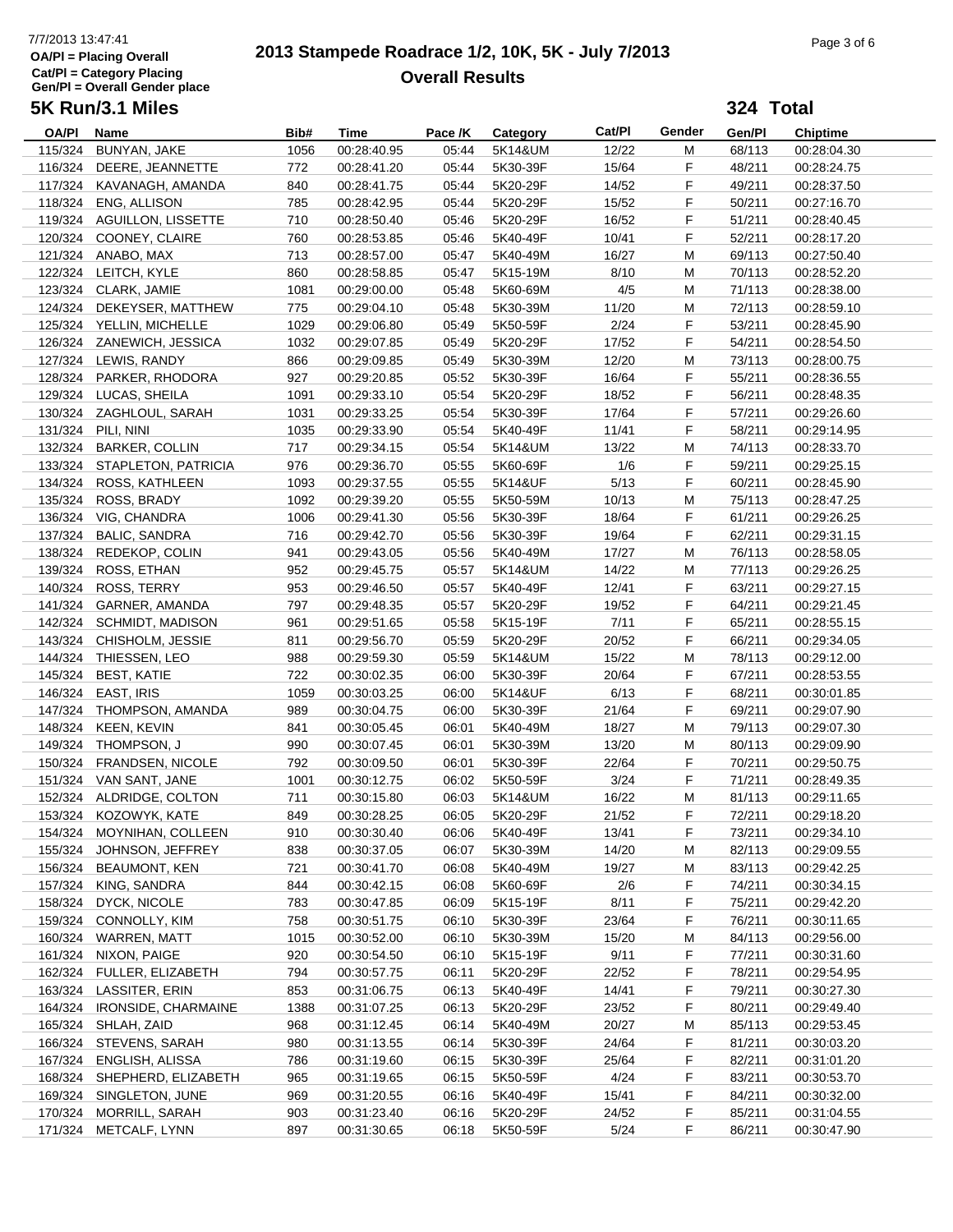## 7/7/2013 13:47:41<br> **2013 Stampede Roadrace 1/2, 10K, 5K - July 7/2013** Page 4 of 6 **Overall Results**

|         | 5K Run/3.1 Miles              |      |             |         |                   |        |        | 324 Total |                 |
|---------|-------------------------------|------|-------------|---------|-------------------|--------|--------|-----------|-----------------|
| OA/PI   | Name                          | Bib# | Time        | Pace /K | Category          | Cat/Pl | Gender | Gen/Pl    | <b>Chiptime</b> |
| 172/324 | KOIZUMI, JAMES                | 1087 | 00:31:31.40 | 06:18   | 5K30-39M          | 16/20  | M      | 86/113    | 00:30:06.75     |
|         | 173/324 UYS, REINETTE         | 996  | 00:31:35.75 | 06:19   | 5K50-59F          | 6/24   | F      | 87/211    | 00:31:07.65     |
|         | 174/324 GERRISH, LINDSAY      | 1097 | 00:31:37.35 | 06:19   | 5K20-29F          | 25/52  | F      | 88/211    | 00:31:16.35     |
|         | 175/324 B., CHERYL            | 1119 | 00:31:37.70 | 06:19   | 5K40-49F          | 16/41  | F      | 89/211    | 00:30:41.60     |
|         | 176/324 LAUZON, PATRICIA      | 855  | 00:31:38.45 | 06:19   | 5K40-49F          | 17/41  | F      | 90/211    | 00:31:10.45     |
|         | 177/324 SUFFRON, ANNETTE      | 985  | 00:31:48.80 | 06:21   | 5K40-49F          | 18/41  | F      | 91/211    | 00:30:41.85     |
|         | 178/324 BEAUMONT, ALASTAIR    | 720  | 00:31:50.25 | 06:22   | 5K15-19M          | 9/10   | M      | 87/113    | 00:30:51.00     |
|         | 179/324 GRIFFITHS, BARRIE     | 808  | 00:31:53.05 | 06:22   | 5K70+M            | 2/2    | M      | 88/113    | 00:31:33.50     |
|         | 180/324 SPATARO, FEDERICA     | 1042 | 00:31:54.60 | 06:22   | 5K50-59F          | 7/24   | F      | 92/211    | 00:30:49.45     |
|         | 181/324 REES, GIGI            | 942  | 00:31:58.95 | 06:23   | 5K20-29F          | 26/52  | F      | 93/211    | 00:31:19.45     |
|         | 182/324 POWELL, CHRIS         | 935  | 00:32:01.55 | 06:24   | 5K40-49M          | 21/27  | M      | 89/113    | 00:31:29.05     |
|         | 183/324 EVELEIGH, LEILA       | 787  | 00:32:04.20 | 06:24   | 5K30-39F          | 26/64  | F      | 94/211    | 00:31:31.05     |
|         | 184/324 STOY, JESSICA         | 984  | 00:32:05.90 | 06:25   | 5K30-39F          | 27/64  | F      | 95/211    | 00:31:43.65     |
|         | 185/324 TALDORF, SYLVIA       | 1080 | 00:32:12.90 | 06:26   | 5K50-59F          | 8/24   | F      | 96/211    | 00:31:29.30     |
|         | 186/324 HARILD, BETH          | 818  | 00:32:16.65 | 06:27   | 5K20-29F          | 27/52  | F      | 97/211    | 00:31:10.70     |
|         | 187/324 STEELE, ALEXANDER     | 977  | 00:32:16.65 | 06:27   | 5K20-29M          | 12/14  | M      | 90/113    | 00:31:10.85     |
|         | 188/324 COULTER, ANDRA        | 762  | 00:32:23.35 | 06:28   | 5K30-39F          | 28/64  | F      | 98/211    | 00:31:22.00     |
|         | 189/324 GIERUS, JAKUB         | 799  | 00:32:23.55 | 06:28   | 5K14&UM           | 17/22  | м      | 91/113    | 00:32:00.00     |
|         | 190/324 STOREY, JENNIFER      | 982  | 00:32:25.30 | 06:29   | 5K20-29F          | 28/52  | F      | 99/211    | 00:31:13.45     |
|         | 191/324 LUPART, MICHAEL       | 872  | 00:32:26.45 | 06:29   | 5K60-69M          | 5/5    | M      | 92/113    | 00:32:14.35     |
|         | 192/324 GIERUS, BOGUSIA       | 798  | 00:32:34.55 | 06:30   | 5K30-39F          | 29/64  | F      | 100/211   | 00:32:11.90     |
|         | 193/324 MACKAN, KRISTINA      | 874  | 00:32:40.90 | 06:32   | 5K30-39F          | 30/64  | F      | 101/211   | 00:31:43.05     |
|         | 194/324 MURPHY, NICOLE        | 914  | 00:32:41.10 | 06:32   | 5K30-39F          | 31/64  | F      | 102/211   | 00:31:43.40     |
|         | 195/324 WILSON, HAILEY        | 1022 | 00:32:44.70 | 06:32   | 5K20-29F          | 29/52  | F      | 103/211   | 00:32:06.95     |
|         | 196/324 MORRIS, GAIL          | 904  | 00:32:46.55 | 06:33   | 5K30-39F          | 32/64  | F      | 104/211   | 00:31:51.10     |
|         | 197/324 HOWES, JAMES          | 828  | 00:32:59.20 | 06:35   | 5K40-49M          | 22/27  | м      | 93/113    | 00:32:41.30     |
|         | 198/324 BIRD, RICHARD         | 725  | 00:33:00.05 | 06:36   | 5K40-49M          | 23/27  | M      | 94/113    | 00:32:15.10     |
|         | 199/324 BIRD, KARI            | 724  | 00:33:08.55 | 06:37   | 5K30-39F          | 33/64  | F      | 105/211   | 00:32:24.60     |
|         | 200/324 PAETHKE, ALLISON      | 925  | 00:33:14.45 | 06:38   | 5K30-39F          | 34/64  | F      | 106/211   | 00:32:46.50     |
|         | 201/324 LEBER, ANNALENA       | 859  | 00:33:16.90 | 06:39   | 5K20-29F          | 30/52  | F      | 107/211   | 00:32:38.15     |
|         | 202/324 MOORE, WENDI          | 902  | 00:33:21.70 | 06:40   | 5K40-49F          | 19/41  | F      | 108/211   | 00:32:29.75     |
|         | 203/324 PLUMB, HEATHER        | 933  | 00:33:26.20 | 06:41   | 5K30-39F          | 35/64  | F      | 109/211   | 00:32:35.95     |
|         | 204/324 DE CHANTAL, EMILIE    | 768  | 00:33:34.25 | 06:42   | 5K14&UF           | 7/13   | F      | 110/211   | 00:32:02.15     |
|         | 205/324 DE CHANTAL, EMILIO    | 769  | 00:33:34.70 | 06:42   | 5K40-49M          | 24/27  | M      | 95/113    | 00:32:01.75     |
|         | 206/324 SHLAH, RANDA          | 966  | 00:33:35.85 | 06:43   | 5K30-39F          | 36/64  | F      | 111/211   | 00:32:16.10     |
|         | 207/324 RUDY, CAROL           | 956  | 00:33:37.55 | 06:43   | 5K50-59F          | 9/24   | F      | 112/211   | 00:32:38.75     |
|         | 208/324 ROY-HANKINSON, SHEILA | 1036 | 00:33:43.35 | 06:44   | 5K50-59F          | 10/24  | F      | 113/211   | 00:33:03.60     |
|         | 209/324 AMANTE, CHARISHE      | 712  | 00:33:48.55 |         | 06:45    5K30-39F | 37/64  | F.     | 114/211   | 00:33:14.50     |
|         | 210/324 LONGWORTH, STEPHANIE  | 1074 | 00:33:51.50 | 06:46   | 5K20-29F          | 31/52  | F      | 115/211   | 00:32:35.85     |
|         | 211/324 CLINCKETT, CLARE      | 756  | 00:33:55.65 | 06:47   | 5K20-29F          | 32/52  | F      | 116/211   | 00:33:34.50     |
|         | 212/324 WOLOSCHUK, ALICIA     | 1023 | 00:33:57.40 | 06:47   | 5K20-29F          | 33/52  | F      | 117/211   | 00:33:52.40     |
|         | 213/324 THIESSEN, CHRISTA     | 987  | 00:33:57.70 | 06:47   | 5K30-39F          | 38/64  | F.     | 118/211   | 00:33:11.05     |
|         | 214/324 MORRISON, KELLY       | 905  | 00:33:58.35 | 06:47   | 5K30-39F          | 39/64  | F.     | 119/211   | 00:33:02.95     |
|         | 215/324 MOUCK, ANNE           | 906  | 00:34:03.15 | 06:48   | 5K40-49F          | 20/41  | F.     | 120/211   | 00:33:07.95     |
|         | 216/324 HISTON, KARIN         | 822  | 00:34:07.55 | 06:49   | 5K30-39F          | 40/64  | F.     | 121/211   | 00:33:49.90     |
|         | 217/324 GOLDBERG, AMY         | 801  | 00:34:08.50 | 06:49   | 5K30-39F          | 41/64  | F.     | 122/211   | 00:33:31.20     |
|         | 218/324 WOOD, JORDAN          | 3222 | 00:34:08.55 | 06:49   | 5K14&UF           | 8/13   | F      | 123/211   | 00:33:31.00     |
|         | 219/324 CRAMER, SCOTT         | 763  | 00:34:10.00 | 06:50   | 5K15-19M          | 10/10  | M      | 96/113    | 00:33:15.75     |
|         | 220/324 DUNN, SOLANGE         | 1261 | 00:34:11.90 | 06:50   | 5K40-49F          | 21/41  | F      | 124/211   | 00:33:48.55     |
|         | 221/324 POWELL, KAYLA         | 936  | 00:34:21.95 | 06:52   | 5K20-29F          | 34/52  | F.     | 125/211   | 00:33:44.30     |
|         | 222/324 LONGWORTH, MEGHAN     | 1075 | 00:34:26.20 | 06:53   | 5K20-29F          | 35/52  | F.     | 126/211   | 00:33:11.35     |
|         | 223/324 KOZOWYK, LIZA         | 850  | 00:34:34.75 | 06:54   | 5K20-29F          | 36/52  | F.     | 127/211   | 00:33:24.90     |
|         | 224/324 LAWS, JAIME           | 856  | 00:34:35.15 | 06:55   | 5K15-19F          | 10/11  | F.     | 128/211   | 00:33:40.90     |
|         | 225/324 SMITH, LINDA          | 1054 | 00:34:36.00 | 06:55   | 5K50-59F          | 11/24  | F.     | 129/211   | 00:33:36.05     |
|         | 226/324 VALLEE, FATIMA        | 997  | 00:34:45.85 | 06:57   | 5K40-49F          | 22/41  | F      | 130/211   | 00:33:35.40     |
|         | 227/324 LETAL, JERUSHA        | 863  | 00:34:45.95 | 06:57   | 5K30-39F          | 42/64  | F.     | 131/211   | 00:33:51.10     |
|         | 228/324 WHITE, CHRISTA        | 1088 | 00:34:53.30 | 06:58   | 5K30-39F          | 43/64  | F      | 132/211   | 00:34:06.55     |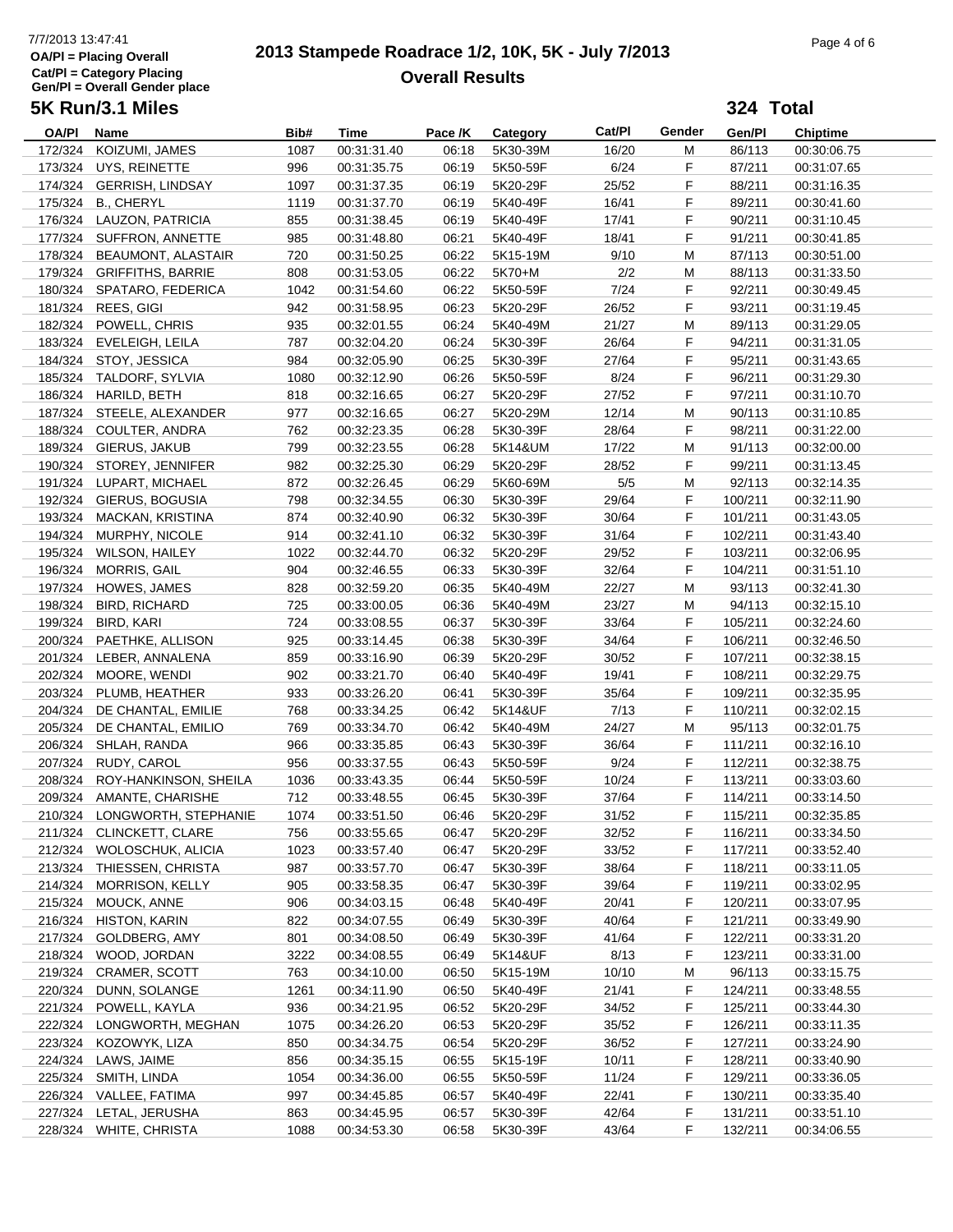## 7/7/2013 13:47:42<br> **2013 Stampede Roadrace 1/2, 10K, 5K - July 7/2013** Page 5 of 6 **Overall Results**

**324 Total**

| <b>OA/PI</b> | Name                      | Bib# | <b>Time</b> | Pace /K | Category | Cat/Pl | Gender | Gen/Pl  | <b>Chiptime</b> |
|--------------|---------------------------|------|-------------|---------|----------|--------|--------|---------|-----------------|
| 229/324      | PILI, SYDNEY              | 930  | 00:35:04.60 | 07:00   | 5K14&UM  | 18/22  | м      | 97/113  | 00:34:45.10     |
| 230/324      | FIGG, CHELSEA             | 791  | 00:35:06.25 | 07:01   | 5K15-19F | 11/11  | F      | 133/211 | 00:34:01.00     |
| 231/324      | BROWN, JOAN               | 737  | 00:35:16.10 | 07:03   | 5K60-69F | 3/6    | F      | 134/211 | 00:34:37.60     |
|              | 232/324 LAROCHELLE, MARIE | 852  | 00:35:20.45 | 07:04   | 5K50-59F | 12/24  | F      | 135/211 | 00:34:27.20     |
|              | 233/324 VON EUW, GREG     | 806  | 00:35:21.80 | 07:04   | 5K20-29M | 13/14  | M      | 98/113  | 00:34:32.45     |
| 234/324      | DE LEON, DANILO           | 1057 |             | 07:04   | 5K20-29M | 14/14  | M      | 99/113  |                 |
|              |                           |      | 00:35:23.05 |         |          |        |        |         | 00:35:02.60     |
| 235/324      | DE LEON, SHILA            | 770  | 00:35:23.40 | 07:04   | 5K20-29F | 37/52  | F      | 136/211 | 00:35:23.40     |
|              | 236/324 MCILROY, CARRIE   | 892  | 00:35:38.25 | 07:07   | 5K20-29F | 38/52  | F      | 137/211 | 00:35:02.85     |
|              | 237/324 CILIBERTI, ALEX   | 752  | 00:35:41.55 | 07:08   | 5K20-29F | 39/52  | F      | 138/211 | 00:34:40.95     |
| 238/324      | JONGMANS, SHEILA          | 839  | 00:35:42.15 | 07:08   | 5K50-59F | 13/24  | F      | 139/211 | 00:34:40.45     |
| 239/324      | DEANS, LYNETTE            | 1912 | 00:35:47.80 | 07:09   | 5K40-49F | 23/41  | F      | 140/211 | 00:35:23.65     |
|              | 240/324 YEH, SANDY        | 1027 | 00:35:59.45 | 07:11   | 5K40-49F | 24/41  | F      | 141/211 | 00:34:44.60     |
|              | 241/324 KEMP, JENNIFER    | 842  | 00:35:59.65 | 07:11   | 5K30-39F | 44/64  | F      | 142/211 | 00:34:50.80     |
| 242/324      | MAK, DARREN               | 885  | 00:36:00.35 | 07:12   | 5K30-39M | 17/20  | М      | 100/113 | 00:34:58.65     |
|              | 243/324 HENRY, MARLENE    | 819  | 00:36:03.30 | 07:12   | 5K30-39F | 45/64  | F      | 143/211 | 00:35:51.65     |
|              | 244/324 WRATHALL, DANA    | 766  | 00:36:10.00 | 07:14   | 5K20-29F | 40/52  | F      | 144/211 | 00:35:30.20     |
|              | 245/324 JENKINS, KIM      | 837  | 00:36:37.60 | 07:19   | 5K30-39F | 46/64  | F      | 145/211 | 00:36:07.60     |
|              | 246/324 CIRKA, ALANNA     | 753  | 00:36:48.00 | 07:21   | 5K20-29F | 41/52  | F      | 146/211 | 00:36:41.05     |
| 247/324      | CIRKA, JENNIFER           | 754  | 00:36:48.00 | 07:21   | 5K50-59F | 14/24  | F      | 147/211 | 00:36:42.95     |
| 248/324      | DANIELS, TOBEY            | 767  | 00:36:48.70 | 07:21   | 5K30-39F | 47/64  | F      | 148/211 | 00:35:22.55     |
|              | PEACEY, AMANDA            |      | 00:36:48.70 | 07:21   |          |        | F      |         |                 |
| 249/324      |                           | 1045 |             |         | 5K30-39F | 48/64  |        | 149/211 | 00:35:23.15     |
| 250/324      | <b>CARTON, KATE</b>       | 1046 | 00:36:58.65 | 07:23   | 5K14&UF  | 9/13   | F      | 150/211 | 00:36:21.35     |
| 251/324      | HUSTEJ, SAM               | 1049 | 00:36:58.65 | 07:23   | 5K20-29F | 42/52  | F      | 151/211 | 00:36:21.75     |
|              | 252/324 LOBB, QUINTEN     | 868  | 00:37:10.35 | 07:26   | 5K14&UM  | 19/22  | M      | 101/113 | 00:36:36.10     |
|              | 253/324 LOBB, SPENCER     | 869  | 00:37:11.35 | 07:26   | 5K14&UM  | 20/22  | M      | 102/113 | 00:36:37.00     |
|              | 254/324 LOBB, CHRIS       | 867  | 00:37:11.80 | 07:26   | 5K30-39M | 18/20  | М      | 103/113 | 00:36:36.75     |
| 255/324      | SCHULZ, EVA               | 962  | 00:37:20.30 | 07:28   | 5K40-49F | 25/41  | F      | 152/211 | 00:36:10.80     |
|              | 256/324 MACPHEE, CHARLA   | 879  | 00:37:26.85 | 07:29   | 5K30-39F | 49/64  | F      | 153/211 | 00:36:58.50     |
|              | 257/324 STACEY, RITCHARD  | 1089 | 00:37:30.60 | 07:30   | 5K40-49M | 25/27  | М      | 104/113 | 00:36:11.35     |
|              | 258/324 STACEY, AMANDA    | 1090 | 00:37:30.70 | 07:30   | 5K30-39F | 50/64  | F      | 154/211 | 00:36:10.15     |
| 259/324      | SMITH, EMILY              | 1052 | 00:37:55.50 | 07:35   | 5K20-29F | 43/52  | F      | 155/211 | 00:36:56.20     |
| 260/324      | <b>MASON, MAGGIE</b>      | 1078 | 00:37:57.15 | 07:35   | 5K40-49F | 26/41  | F      | 156/211 | 00:36:37.20     |
| 261/324      | WHITE, VANESSA            | 1082 | 00:38:00.40 | 07:36   | 5K40-49F | 27/41  | F      | 157/211 | 00:37:24.95     |
| 262/324      | PIRIE, BARBARA            | 931  | 00:38:07.50 | 07:37   | 5K40-49F | 28/41  | F      | 158/211 | 00:37:01.15     |
| 263/324      | TALDORF, KRISTA           | 1079 | 00:38:09.25 | 07:37   | 5K40-49F | 29/41  | F      | 159/211 | 00:37:25.65     |
| 264/324      | MILLER, AMY               | 899  | 00:38:10.40 | 07:38   | 5K20-29F | 44/52  | F      | 160/211 | 00:37:25.25     |
|              |                           |      |             |         | 5K30-39F |        |        |         |                 |
| 265/324      | VILLENEUVE, ROBIN         | 1007 | 00:38:10.95 | 07:38   |          | 51/64  | F      | 161/211 | 00:37:02.70     |
| 266/324      | <b>BLADES, KELLY</b>      | 727  | 00:38:13.10 | 07:38   | 5K30-39F | 52/64  | F      | 162/211 | 00:37:18.95     |
| 267/324      | CRAWFORD, SUSAN           | 764  | 00:38:36.80 | 07:43   | 5K40-49F | 30/41  | F      | 163/211 | 00:37:15.55     |
|              | 268/324 STEELE, JUSTINE   | 978  | 00:38:53.65 | 07:46   | 5K20-29F | 45/52  | F      | 164/211 | 00:37:42.00     |
| 269/324      | MUNN, STEPHEN             | 913  | 00:38:56.25 | 07:47   | 5K40-49M | 26/27  | M      | 105/113 | 00:37:34.30     |
| 270/324      | HALLIDAY, JENNIFER        | 812  | 00:38:56.55 | 07:47   | 5K20-29F | 46/52  | F      | 165/211 | 00:38:20.90     |
| 271/324      | FRASER, MARYANN           | 1099 | 00:39:00.40 | 07:48   | 5K30-39F | 53/64  | F      | 166/211 | 00:36:11.50     |
| 272/324      | CHAREKA, MISSY            | 1067 | 00:39:04.40 | 07:48   | 5K20-29F | 47/52  | F.     | 167/211 | 00:36:31.60     |
| 273/324      | <b>BARRACK, SHARON</b>    | 719  | 00:39:09.10 | 07:49   | 5K60-69F | 4/6    | F      | 168/211 | 00:38:53.85     |
| 274/324      | MAIDLOW, SIERRA           | 883  | 00:39:13.25 | 07:50   | 5K30-39F | 54/64  | F      | 169/211 | 00:38:04.15     |
| 275/324      | TEPPLER, MELANIE          | 986  | 00:39:17.40 | 07:51   | 5K30-39F | 55/64  | F      | 170/211 | 00:38:52.75     |
|              | 276/324 LALL, TANYA       | 851  | 00:39:19.20 | 07:51   | 5K30-39F | 56/64  | F      | 171/211 | 00:38:53.40     |
| 277/324      | JAMES, DEBRA              | 836  | 00:39:19.25 | 07:51   | 5K40-49F | 31/41  | F      | 172/211 | 00:38:34.80     |
| 278/324      | FURGASON, TAMMY           | 795  | 00:39:20.10 | 07:52   | 5K30-39F | 57/64  | F      | 173/211 | 00:37:58.85     |
| 279/324      | BARKER, JADE              | 718  | 00:39:20.45 | 07:52   | 5K14&UF  | 10/13  | F.     | 174/211 | 00:38:14.55     |
| 280/324      | MAK, EILEEN               |      |             |         |          | 58/64  | F.     | 175/211 |                 |
|              |                           | 886  | 00:39:24.75 | 07:52   | 5K30-39F |        |        |         | 00:38:24.30     |
| 281/324      | MOUCK, KYLE               | 907  | 00:39:25.80 | 07:53   | 5K14&UM  | 21/22  | M      | 106/113 | 00:38:30.40     |
| 282/324      | DOYLE, ANNA               | 3223 | 00:39:28.05 | 07:53   | 5K30-39F | 59/64  | F.     | 176/211 | 00:39:09.70     |
| 283/324      | NEIL, JENI                | 915  | 00:40:21.05 | 08:04   | 5K20-29F | 48/52  | F      | 177/211 | 00:39:49.70     |
| 284/324      | SELLERS, DONNELLY         | 964  | 00:40:44.45 | 08:08   | 5K30-39F | 60/64  | F.     | 178/211 | 00:39:36.35     |
|              | 285/324 DYSON, JOYCE      | 1083 | 00:40:59.40 | 08:11   | 5K50-59F | 15/24  | F      | 179/211 | 00:39:55.20     |